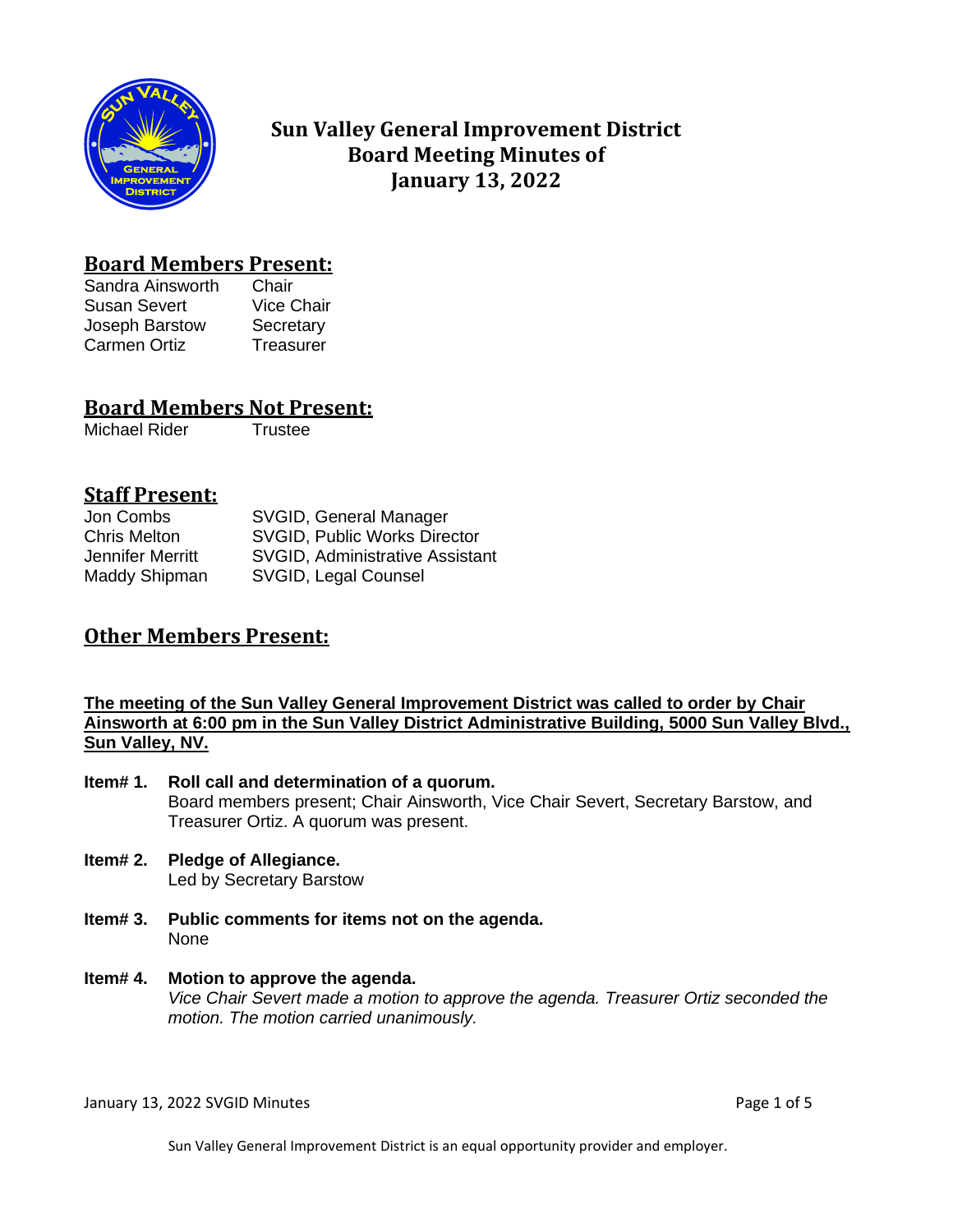**Item# 5. Certify posting of the agenda.**

Ms. Merritt certified posting of the agenda.

- **Item# 6. Trustee/Manager's announcements, request for information, and statements relating to items not on the agenda.** Mr. Combs announced the District office will also be closed Monday, January 17th in observance of Martin Luther King Jr.
- **Item# 7. Discussion and action to approve account payables for December 22, 2021.**  Treasurer Ortiz gave a brief report of the account payables, customer refunds and payroll for December 22, 2021.

*Treasurer Ortiz made a motion to approve the account payables for December 22, 2021 in the total amount of \$128,366.22. Secretary Barstow seconded the motion. After discussion the motion carried unanimously.*

There were no public comments.

**Item# 8. Discussion and action to approve account payables for January 13, 2022.**  Treasurer Ortiz gave a brief report of the account payables, customer refunds and payroll for January 13, 2022.

> *Treasurer Ortiz made a motion to approve the account payables January 13, 2022 in the total amount of \$494,807.46. Secretary Barstow seconded the motion. After discussion the motion carried unanimously.*

There were no public comments.

**Item# 9. Discussion and action to approve board meeting minutes of December 09, 2021.**  *Treasurer Ortiz made a motion to approve the Sun Valley General Improvement District Board Meeting Minutes of December 09, 2021 as submitted. Vice Chair Severt seconded the motion. The motion carried unanimously.*

There were no public comments.

**Item# 10. Review of CliftonLarsonAllen, LLP Draft Sun Valley General Improvement District fiscal year 2020/2021 audit with action to approve.**

> Mr. Combs provided a draft copy of the District's fiscal year 2020/2021 audit for review. He reported the draft copy provides actual financials, and corrections prior to the final will be clerical/grammar only. ClifltonLarsonAllen, LLP will give a presentation of the final audit at the next board meeting; he proceeded with giving a brief overview of the draft audit. Mr. Combs reported the District's total assets increased by \$666,917, this is contributed to the new water main installed for the 5 Ridges development. The District decreased its longterm debt by \$1,112,658. The District's total water sales were \$3,419,850, an increase of \$39,417, but still under District's approved budget. The District's total wastewater sales were \$2,702,075, an increase of \$83,273; increase is a reflection of Washoe County's proportionate share of lease of the District's sewer interceptor. The overall Change In Net Position related to District's Operating Revenues and Operating Expenses is \$1,815,344; a variance over final approved budget of \$605,467. This positive variance is contributed to money not spent throughout the year on various operating expenses and a savings in Capital Improvement Projects that are being performed and paid by developers. He also

January 13, 2022 SVGID Minutes **Page 2 of 5** and 2 of 5

Sun Valley General Improvement District is an equal opportunity provider and employer.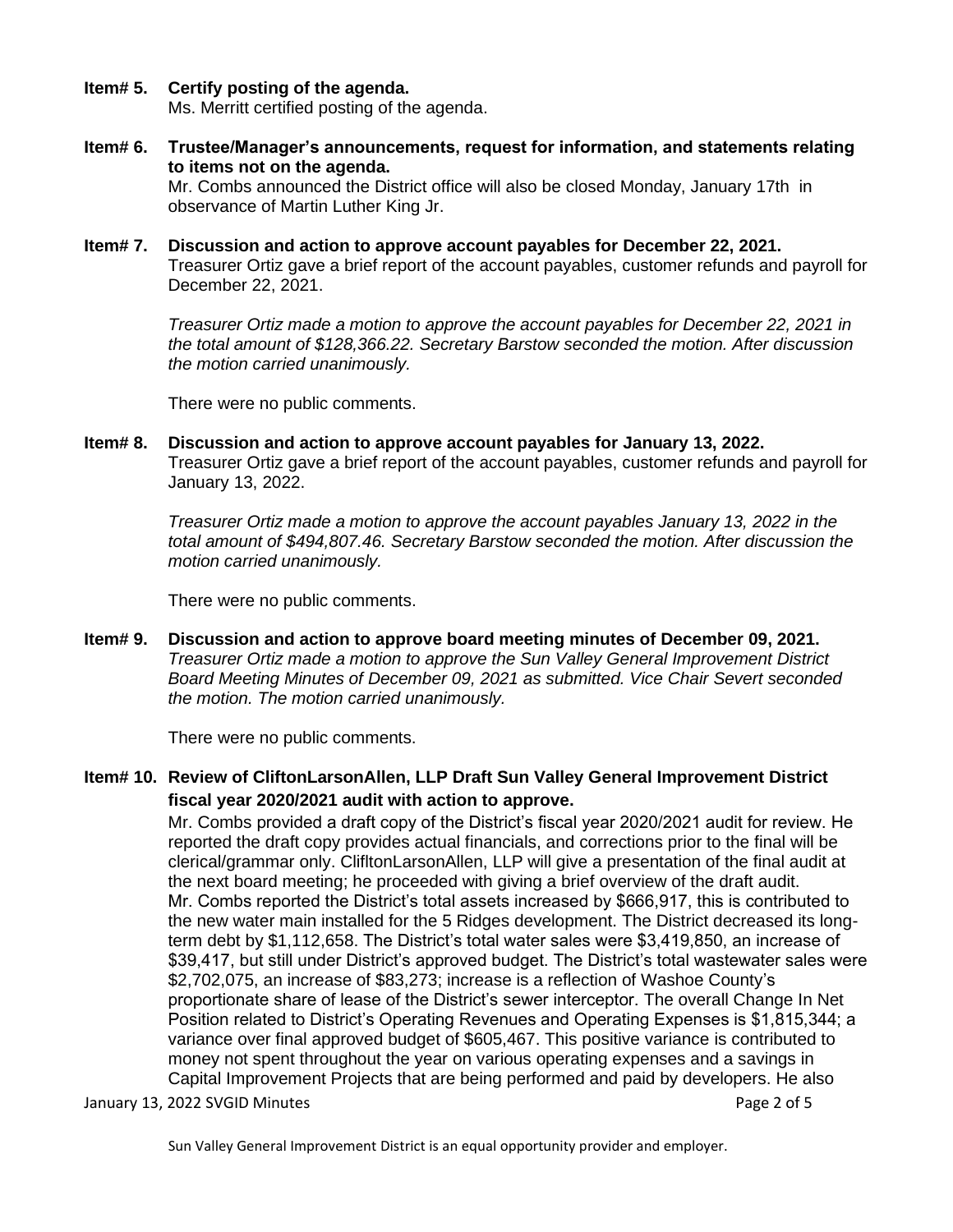reported for the first time the District's assets and deferred outflows of resources of the District exceed liabilities and deferred inflows of resources by \$42,435,154, of which \$27,603,810 represents net position which are invested in capital assets. Mr. Combs was pleased to announce there were no deficiencies or findings for fiscal year 2020/2021.

*Vice Chair Severt made a motion to approve the working draft of the Sun Valley General Improvement District fiscal year 2020/2021 audit performed by CliftonLarsonAllen, LLP. Chair Ainsworth seconded the motion. The motion carried unanimously.* 

There were no public comments.

**Item# 11. Discussion and action to approve CliftonLarsonAllen, LLP as the Sun Valley General Improvement District auditor for the fiscal year ending June 30, 2022.**

Mr. Combs reported staff is requesting approval to designate CliftonLarsonAllen, LLP as the District's auditor for the fiscal year ending June 30, 2022. CliftonLarsonAllen, LLP proposal is for \$35,000; this is a 5% increase from last year's proposal for auditing services. The increase in services is due to overall rising costs.

*Treasurer Ortiz made a motion to approve CliftonLarsonAllen, LLP proposal as presented for auditing services for fiscal year ending June 30, 2022. Secretary Barstow seconded the motion. The motion carried unanimously.* 

There were no public comments.

**Item# 12. Action to ratify Sun Valley General Improvement District's General Manager actions signing Washoe County Park Fund Agreement for the acceptance of \$90,000 granted by Washoe County to the District; and to formally approve the Washoe County Park Fund Agreement for acceptance of grant funds for use in the District's Recreation budget.**

Mr. Combs reported he has been working with Washoe County for several years to get approved funding from Washoe County to be used within the Sun Valley Parks. The District's request was granted and approved as a line item within the Washoe County 2021/2022 budget. The Board of Commissioners of Washoe County has determined that \$90,000 in funding will be granted to the District to assist in providing operational support within the District's Parks and Recreation Budget, these funds are granted via a subgrant. He also reported Washoe County is diligently working on getting continuous funding approved within the Washoe County budget to be provided to the District annually to be used within the District's Parks and Recreation Budget.

Mr. Combs reported he signed the Washoe County Subgrant Agreement in December and submitted back to Washoe County for formal approval. He originally thought the Agreement was scheduled for approval at the Board of County Commissioners meeting January 11, 2022. He was recently notified by Washoe County Assistant County Manager, Mr. Solaro the Agreement was approved by the Board of County Commissioners of Washoe County during their December 14, 2021 meeting. Mr. Combs respectfully requested ratification for signing the Washoe County Subgrant Agreement prior to the District's Board of Trustees approval.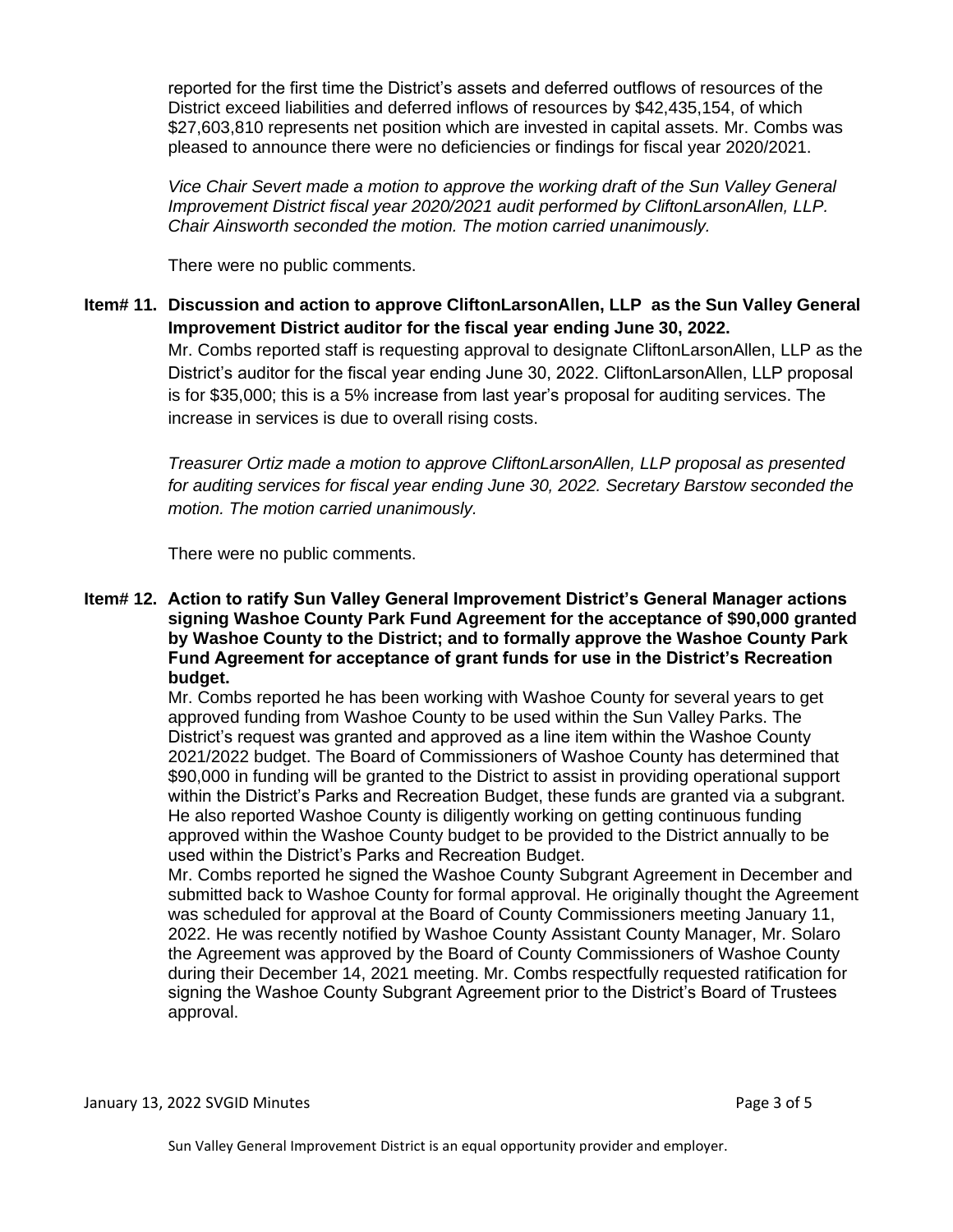Treasurer Ortiz inquired what the funds will be used towards.

Mr. Combs responded the funds would be used to offset parks and recreation salaries, operations and maintenance and towards park improvements. District staff is required to provide an itemized report to Washoe County how the funds were spent.

Chair Ainsworth is appreciative of staffs work on getting funding from Washoe County to help with the District's Recreation Budget in efforts of not having to raise the District's Recreation Fee.

*Vice Chair Severt made a motion to ratify the District's General Manager actions signing the Washoe County Subgrant Agreement for the use in the District's Recreation Budget. Secretary Barstow seconded the motion. The motion carried unanimously.*

There were no public comments.

**Item# 13. Discussion and possible action to approve Ironclad Builders LLC proposal of \$24,260 for construction and remodel of a portion of the District's front offices to include the creation of two new offices and reconfiguration of two cubicles.** 

> Mr. Melton reported staff is requesting approval of Ironclad Builders proposal in the amount of \$24,260 to construct private offices for the Accounting Department and the Administrative Assistant. This would ensure the safety and security of the District's banking financials, payroll and rental applications. As well as, create a quiet and secure space especially during times with meeting vendors, contractors, co-workers and board of trustees. Mr. Melton reported the work would consist of installing walls, doors, relocating HVAC ducts and vents, electrical and rearrange existing desks and cabinets. If approved, work could commence as early as February depending on material and staff scheduling. This project would be funded by the Board approved 2021/2022 CIP Water and Sewer Budget. The District approved \$50,000 within the capital improvement budget for the office remodel.

> *Treasurer Ortiz made a motion to approve Ironclad Builders LLC proposal of \$24,260 for construction and remodel of a portion of the District's front office as presented by staff. Chair Ainsworth seconded the motion. The motion carried unanimously.*

There were no public comments.

### **Item# 14. Discussion and action to approve Marine Industrial Tank Diving and Coating proposal of \$10,000 for tank diving inspection/cleaning services of Boundary, Klondike and Chocolate water tanks and to perform repairs on Chimney 1, Chimney 2 and Eastside water tanks.**

Mr. Melton reported staff is requesting approval of Marine Industrial Tank Diving and Coating proposal in the amount of \$10,000. The proposal is for cleaning and inspecting District's Boundary Tank, Klondike Tank and Chocolate Tank. The proposal also includes epoxy repairs to coating inside both Chimney Tanks and Eastside Tank; these repairs were identified in the last inspection report.

Mr. Melton reported per American Water Works Association, they recommend all water storage tanks cleaned and inspected every five years; the District's last inspection was in 2017. This service would be funded by the Board approved 2021/2022 CIP Water Budget.

January 13, 2022 SVGID Minutes **Page 4 of 5** and 2011 12:00 and 2012 12:00 and 2014 12:00 and 2014 12:00 and 201

Sun Valley General Improvement District is an equal opportunity provider and employer.